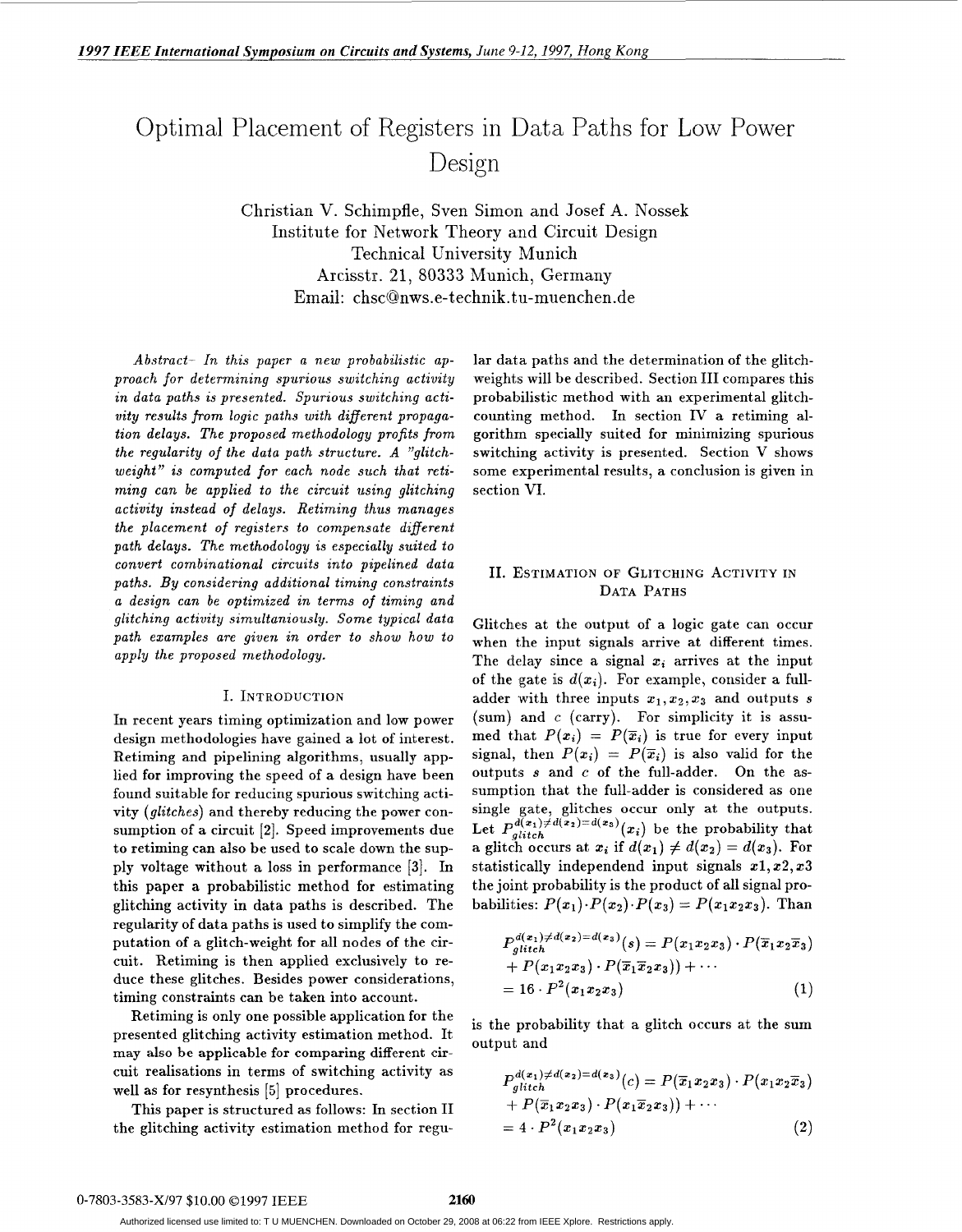is the probability that a glitch occurs at the carry output. With the above assumptions it is clear that

$$
P_{glitch}^{d(x_1)\neq d(x_2)=d(x_3)} = P_{glitch}^{d(x_2)\neq d(x_1)=d(x_3)}
$$
  
= 
$$
P_{glitch}^{d(x_3)\neq d(x_1)=d(x_2)}
$$

is true for both outputs. If all the three input signals arrive at different times, the probabilities for glitching at the outputs are:

$$
p_{glitch}^{d(x_1) \neq d(x_2) \neq d(x_3)}(s) = \dots = 32 \cdot P^2(x_1 x_2 x_3)
$$
  
\n
$$
p_{glitch}^{d(x_1) \neq d(x_2) \neq d(x_3)}(c) = \dots = 8 \cdot P^2(x_1 x_2 x_3).
$$
 (3)

The signals in a circuit can be considered to be uncorrelated if all the states of the circuit are equally likely. Although in general this might not be true, it is a good approximation for data path circuits. Data paths have highly connected signal transition graphs (STGs) which include most of the possible states. All the states have similar in-degrees (number of edges that enter the state). Therefore it is a realistic assumption to consider the inputs of all gates or adders in a data path to be uncorrelated  $\lceil 6 \rceil$ .

The graph model used throughout this paper is equivalent with the graph model in [l]. A network contains vertices *v* connected by directed edges *e.*  Each vertex has its specific propagation delay. An edge that goes from vertex *u* to vertex *v* is writ-<br>ten  $u \xrightarrow{e} v$ . Every adder or logic gate in the network will be considered as a vertex. For every vertex a matrix  $D(u, x)$  is calculated, where every entry  $d(u, x)$  denotes the propagation delay from a primary input *U* to an input *x* of the vertex. Fig. 1 shows a network example with four vertices, each with a inertial delay 1 and five primary inputs  $a, b, c, d, e$ . Matrix  $D(u, x)$  for vertex  $v4$  is given by:

$$
D(u,x) = \begin{array}{c} a \\ b \\ c \\ d \\ e \end{array} \begin{pmatrix} 1 & \infty & \infty \\ 1 & \infty & \infty \\ \infty & 2 & \infty \\ \infty & 2 & \infty \\ \infty & \infty & 0 \end{pmatrix},
$$

where a delay  $\infty$  denotes that there is no connection  $u \rightarrow x$ . Now the probability that a input signal



Figure 1: An example for different delayed signals to a vertex  $(v_4)$ .

to a vertex changes its value can be evaluated as

follows: let  $P_{change}(y|x)$  be the probability that the output  $y$  of a vertex changes if input  $x$  changes. For a path  $k$  from a primary input  $u$  to signal  $y_i$ ,  $k: u \longrightarrow y_1 \longrightarrow y_2 \cdots y_{i-1} \longrightarrow y_i$ , the probability that yi changes if *U* changes is:

$$
P_{change,k}(y_i|u) = P_{change}(y_1|u) \cdot P_{change}(y_2|y_1)
$$

$$
\cdot P_{change}(y_3|y_2) \cdots P_{change}(y_{i-1}|y_i)
$$
 (4)

and further:

$$
P_{change}(y_i|u) = \sum_{k} P_{change,k}(y_i|u). \tag{5}
$$

Now matrix  $D(u, x)$  of a vertex v is analysed. Glitches may occur if for any columns  $x = \mu$  and  $x = \nu$ , where  $\mu \neq \nu$  and rows  $u = \alpha$  and  $u = \beta$ , where  $\alpha \neq \beta$ :  $d(\alpha, \mu) \neq d(\beta, \nu)$ . Let  $x_i$  be an input signal of *v* with different delay to all other input signals of *v.* Then the probability that a glitch occurs at the output of *v* can be evaluated by replacing all products  $P(x_i) \cdot P(\overline{x}_i)$  in (1), (2) or (3) with the probability that signal  $x_i$  changes if the primary input  $u$ to the path  $u \longrightarrow \ldots \longrightarrow x_i$  changes  $P_{change}(x_i|u)$ . For the evaluation of the total glitch probability  $P_T(v)$  at the output of vertex *v* the following algorithm **EG** (evaluate glitch probability) can be given:

#### **Algorithm EG:**

$$
\begin{matrix} \textbf{FOR}(i=1 \text{ to } N-1) \\ \textbf{FOR}(j=1 \text{ to } M) \\ \textbf{FOR}(k=1 \text{ to } M) \\ \textbf{IF}(d(i,j) \neq d(i+1,k)) \\ P_T(v) = P_T(v) + P_{glitch}(v) \end{matrix}
$$

where  $N$  is the number of columns and  $M$  is the number of rows of  $D(u, x)$ . The total glitch probability is the expected amount of glitching per input transition. Note that  $P_T(v)$  can be greater than one for certain architectures, e.g. the adder chain in Fig. 2.

$$
\begin{array}{c}\n\text{V} \\
\hline\nF A \rightarrow FA \\
\hline\nF A \rightarrow FA \\
\hline\nP_{\text{fsum}} \times 0 \quad \text{V} \\
\hline\nV \rightarrow F A \\
\hline\nT \rightarrow F A \\
\hline\nT \rightarrow F A \\
\hline\nT \rightarrow F A \\
\hline\nT \rightarrow F A \\
\hline\nT \rightarrow T \\
\hline\nT \rightarrow T \\
\hline\nT \rightarrow T \\
\hline\nT \rightarrow T \\
\hline\nT \rightarrow T \\
\hline\nT \rightarrow T \\
\hline\nT \rightarrow T \\
\hline\nT \rightarrow T \\
\hline\nT \rightarrow T \\
\hline\nT \rightarrow T \\
\hline\nT \rightarrow T \\
\hline\nT \rightarrow T \\
\hline\nT \rightarrow T \\
\hline\nT \rightarrow T \\
\hline\nT \rightarrow T \\
\hline\nT \rightarrow T \\
\hline\nT \rightarrow T \\
\hline\nT \rightarrow T \\
\hline\nT \rightarrow T \\
\hline\nT \rightarrow T \\
\hline\nT \rightarrow T \\
\hline\nT \rightarrow T \\
\hline\nT \rightarrow T \\
\hline\nT \rightarrow T \\
\hline\nT \rightarrow T \\
\hline\nT \rightarrow T \\
\hline\nT \rightarrow T \\
\hline\nT \rightarrow T \\
\hline\nT \rightarrow T \\
\hline\nT \rightarrow T \\
\hline\nT \rightarrow T \\
\hline\nT \rightarrow T \\
\hline\nT \rightarrow T \\
\hline\nT \rightarrow T \\
\hline\nT \rightarrow T \\
\hline\nT \rightarrow T \\
\hline\nT \rightarrow T \\
\hline\nT \rightarrow T \\
\hline\nT \rightarrow T \\
\hline\nT \rightarrow T \\
\hline\nT \rightarrow T \\
\hline\nT \rightarrow T \\
\hline\nT \rightarrow T \\
\hline\nT \rightarrow T \\
\hline\nT \rightarrow T \\
\hline\nT \rightarrow T \\
\hline\nT \rightarrow T \\
\hline\nT \rightarrow T \\
\hline\nT \rightarrow T \\
\hline\nT \rightarrow T \\
\hline\nT \rightarrow T \\
\hline\nT \rightarrow T \\
\hline\nT \rightarrow T \\
\hline\nT \rightarrow T \\
\hline\nT \rightarrow T \\
\hline\nT \rightarrow T \\
\hline\nT \rightarrow T \\
\hline\nT \rightarrow T \\
\hline\nT \rightarrow T \\
\hline\nT \rightarrow T \\
\hline\nT \rightarrow T \\
\hline\nT \rightarrow T \\
\hline\nT \rightarrow T \\
\hline\nT \rightarrow T \\
\hline\nT \rightarrow T \\
\hline\nT \rightarrow T \\
\hline\nT \rightarrow T \\
\hline\nT \rightarrow T \\
\hline\nT \rightarrow T \\
\hline\nT \rightarrow T \\
\hline\nT \rightarrow T \\
\hline\nT \rightarrow T \\
\hline
$$

Figure **2:** Glitch probability in an adder chain with equally distributed inputs.

For every vertex in the circuit a glitch-weight can be determined. In section **IV** the sum of the glitchweights of all vertices in the circuit shall then be minimized by optimal placement of registers using retiming. The switching power caused by a input transition at gate  $v$  connected to a gate  $v_i$ , where  $v \rightarrow v_i$  is the only connection from *v* to  $v_i$  is given  $by:$ 

$$
P_{switch,v_i} = \frac{1}{2} V_{dd}^2 \cdot C_{Lv_i} \cdot \alpha(v). \tag{6}
$$

**2161** 

Authorized licensed use limited to: T U MUENCHEN. Downloaded on October 29, 2008 at 06:22 from IEEE Xplore. Restrictions apply.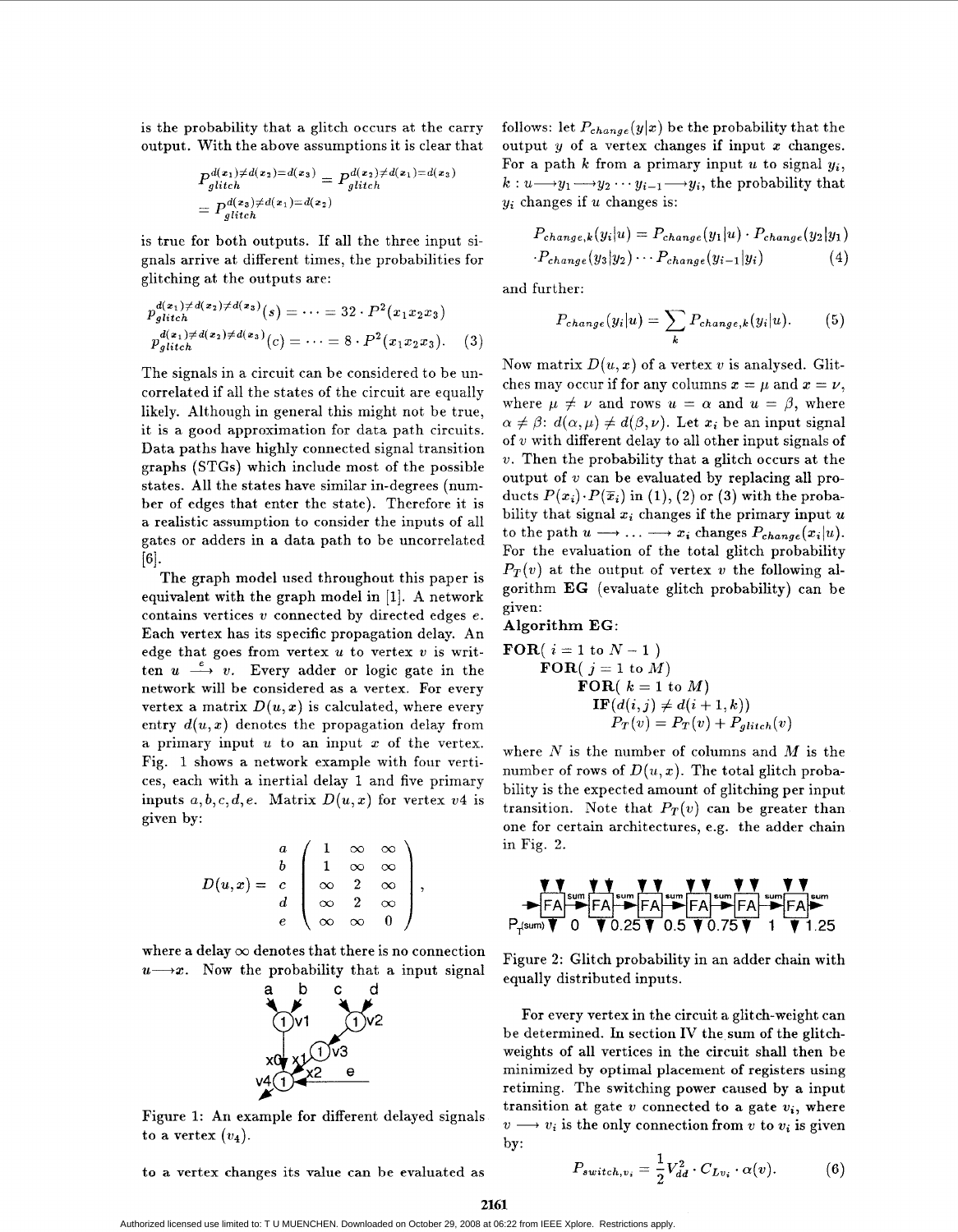$V_{dd}$  is the supply voltage and  $C_{Lv_i}$  is the input capacitance of gate  $v_i$ . The activity factor  $\alpha(v)$  is the sum of necessary output transitions  $n(v)$  per input transition and the glitch probability  $P_T(v)$ :

$$
\alpha(v) = n(v) + P_T(v). \tag{7}
$$

With the power consumed for charging  $C_{Lv_i}$  caused by a spurious transition at gate *<sup>U</sup>*

$$
P_{sp,v_i} = \frac{1}{2} V_{dd}^2 \cdot C_{Lv_i} \cdot P_T(v), \tag{8}
$$

the glitch-weight  $g_v$  for gate  $v$  can be defined:

$$
g_v = \sum_{i}^{fanout_v} P_{sp,v_i} * \rho_{v_i}.
$$
 (9)

Propagation factor  $\rho_v \leq 1$  in (9) takes into account, that glitches which are shorter than the propagation delay of a gate are reduced in their voltage swing and their length  $[4]$ .  $fanout_v$  is the transitive fanout of gate *U.* 

#### 111. **EXAMPLES**

In this section a comparison is made between the proposed methodology of section II and a experimental glitch-counting method. Two data path circuits are used for examples: a 5x5-bit array multiplier and a 4x4-bit Wallace tree multiplier. The glitch-counting tool extracts the timed boolean functions of every node in the circuit and then counts exactly all the spurious transitions for a given set of input vectors. For both circuits 10000 equally distributed random input vectors were used. In Fig. **3** and Fig. 4 the results of the comparison between the two methods are shown. The bars symbolize the average amount of glitches at the outputs per input transition.

#### IV. **RETIMING FOR** Low POWER

Spurious switching activity can be drastically reduced by introducing latches **or** registers in the circuit. Different path lengths to the inputs of a gate can be compensated, *so* that the input data to the gate is synchronised and glitches cannot appear at the output. Another effect is that latches and registers are barriers for glitches as data can only pass through when the clock signal appears. Retiming, introduced in **[l]** to improve the speed of a design by rearranging register positions is now applied to reduce the switching activity.

For simplicity the following retiming methodology is described for acyclic network graphs. The method is in general also applicable for cyclic graphs.

All primary inputs of the network are virtually connected with all outputs by a "dummy-vertex"



(9) Figure **3:** Spurious switching activity in a 5x5-bit array multiplier.



Figure **4:** Spurious switching activity in a 4x4-bit Wallace tree multiplier.

with **zero** popagation delay. To every vertex *v* in the network a vertex-weight  $r(v)$  is assigned. In a first initialization step all  $r(v)$  are set to 0. Beginning at the primary inputs of the network, every vertex is observed stepwise in the order **of** the logical depth. In every step the glitch-weight is determined. If the glitch-weight for a vertex  $v$  is greater than **a** given maximum acceptable glitch-weight *cp,*  the vertex-weight is set to  $r(v) = 1$ . For every following vertex  $v_i$  of  $v_r(v_i)$  is also set to 1 until again vertex *v* or a register is reached. Now a new register distribution is calculated. For every edge  $e, u \xrightarrow{e} v$ in the network the new register count  $w_r(e)$  after retiming can be calculated from the actual register count  $w(e)$ :

$$
w_r(e) = w(e) + r(v) - r(u)
$$

If for any of the input edges of vertex  $v$ , where  $g_v > c_p$ , the edge weight  $w_r(e) > 0$  and  $w(e) = 0$ , the input edge is "marked". This means that a register was placed in this edge because of high glitching activity at the output **of** the considered vertex. After the new register distribution is calcu-

Authorized licensed use limited to: T U MUENCHEN. Downloaded on October 29, 2008 at 06:22 from IEEE Xplore. Restrictions apply.